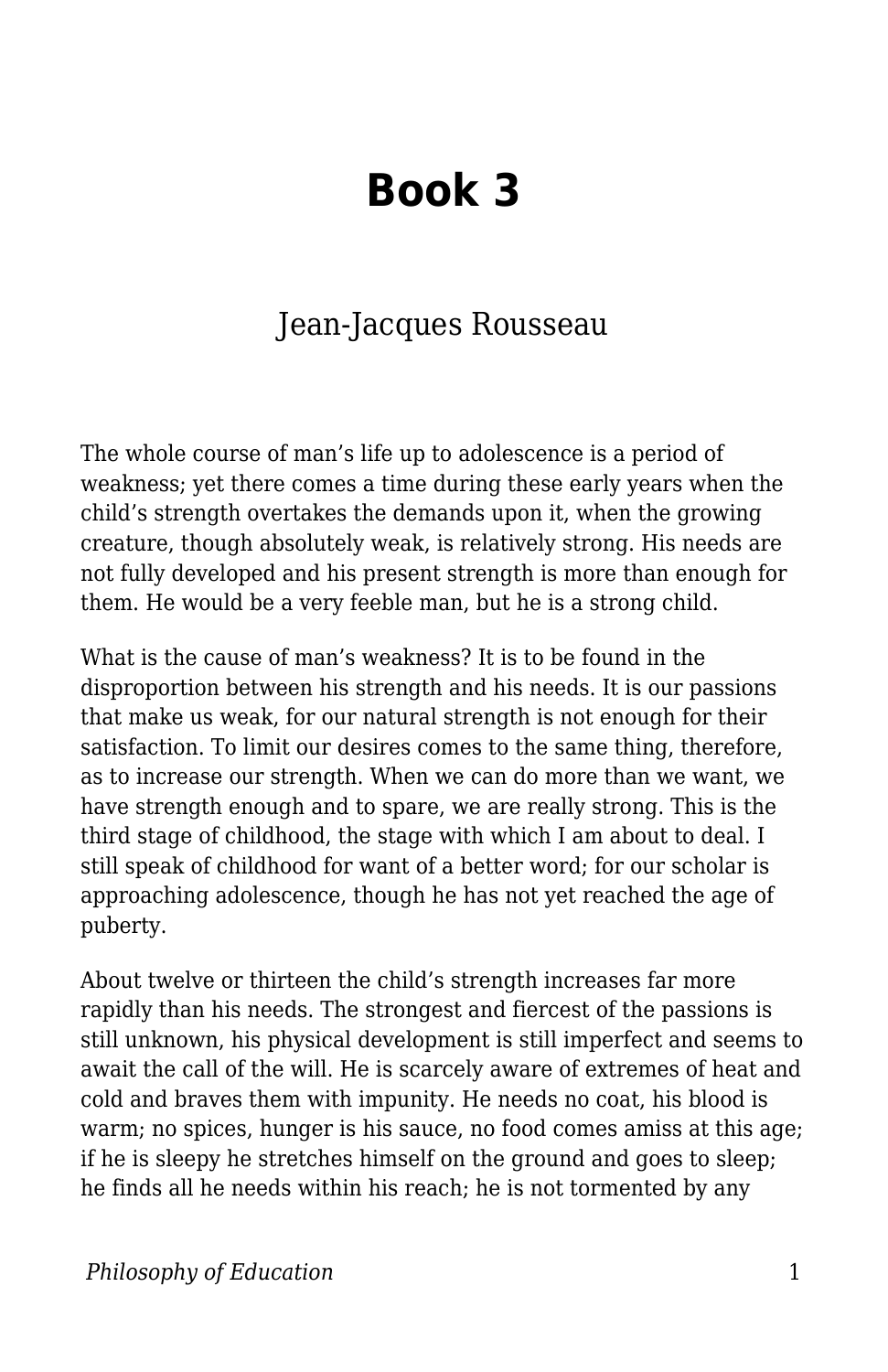imaginary wants; he cares nothing what others think; his desires are not beyond his grasp; not only is he self-sufficing, but for the first and last time in his life he has more strength than he needs...

This interval in which the strength of the individual is in excess of his wants is, as I have said, relatively though not absolutely the time of greatest strength. It is the most precious time in his life; it comes but once; it is very short, all too short, as you will see when you consider the importance of using it aright... This is the time for work, instruction, and inquiry. And note that this is no arbitrary choice of mine, it is the way of nature herself.

Human intelligence is finite, and not only can no man know everything, he cannot even acquire all the scanty knowledge of others. Since the contrary of every false proposition is a truth, there are as many truths as falsehoods. We must, therefore, choose what to teach as well as when to teach it. Some of the information within our reach is false, some is useless, some merely serves to puff up its possessor. The small store which really contributes to our welfare alone deserves the study of a wise man, and therefore of a child whom one would have wise. He must know not merely what is, but what is useful...

Beware of the specious charms of error and the intoxicating fumes of pride. Keep this truth ever before you-- Ignorance never did any one any harm, error alone is fatal, and we do not lose our way through ignorance but through self-confidence... See how we are gradually approaching the moral ideas which distinguish between good and evil. Hitherto we have known no law but necessity, now we are considering what is useful; we shall soon come to what is fitting and right.

Man's diverse powers are stirred by the same instinct. The bodily activity, which seeks an outlet for its energies, is succeeded by the mental activity which seeks for knowledge. Children are first restless, then curious; and this curiosity, rightly directed, is the means of development for the age with which we are dealing. Always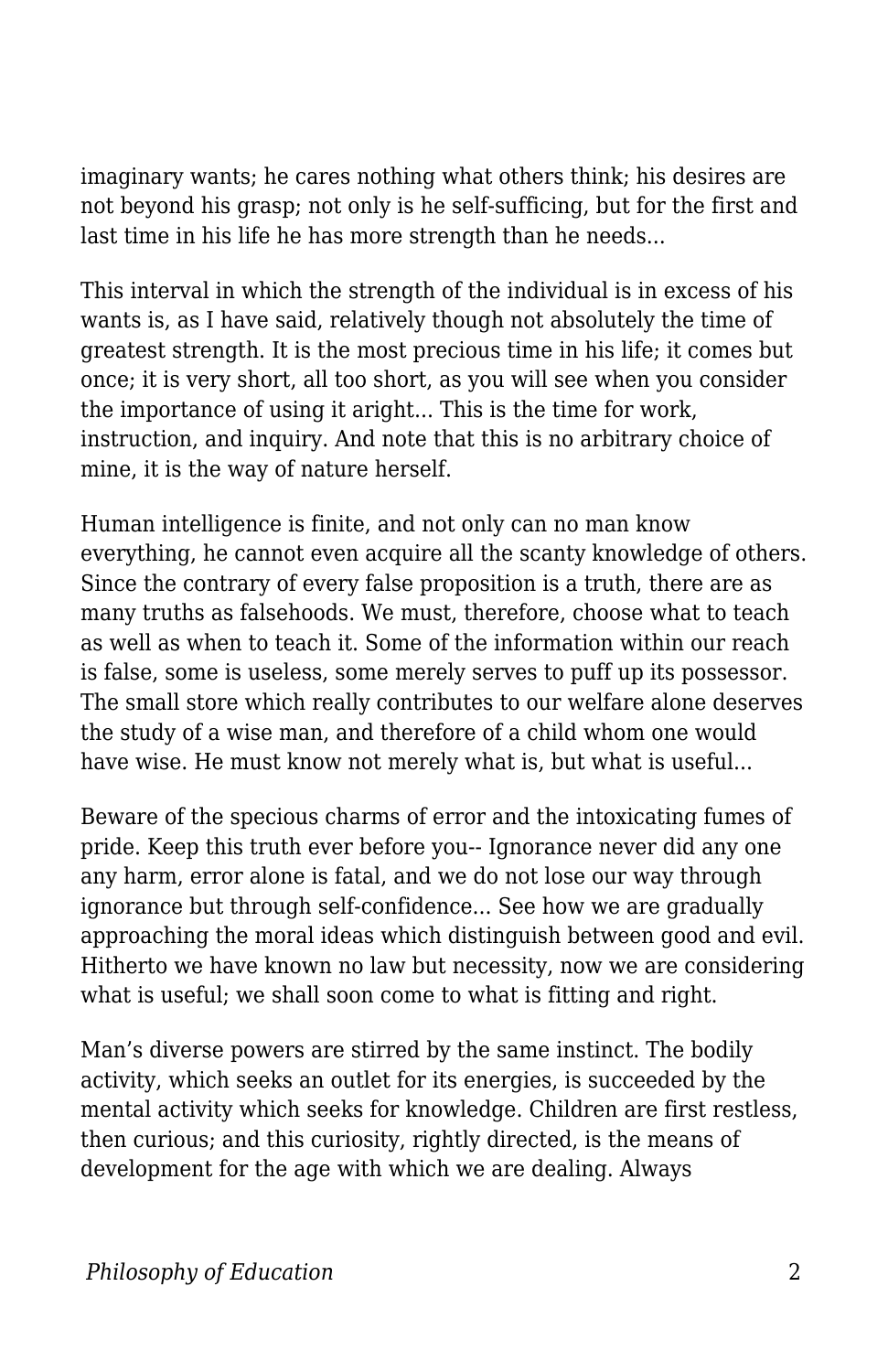distinguish between natural and acquired tendencies. There is a zeal for learning which has no other foundation than a wish to appear learned, and there is another which springs from man's natural curiosity about all things far or near which may affect himself... This is the first principle of curiosity; a principle natural to the human heart, though its growth is proportional to the development of our feeling and knowledge. If a man of science were left on a desert island with his books and instruments and knowing that he must spend the rest of his life there, he would scarcely trouble himself about the solar system, the laws of attraction, or the differential calculus. He might never even open a book again; but he would never rest till he had explored the furthest corner of his island, however large it might be. Let us therefore omit from our early studies such knowledge as has no natural attraction for us, and confine ourselves to such things as instinct impels us to study.

Our island is this earth... all at once we are exploring the round world and leaping to the bounds of the universe. This change is the result of our growing strength and of the natural bent of the mind. While we were weak and feeble, self-preservation concentrated our attention on ourselves; now that we are strong and powerful, the desire for a wider sphere carries us beyond ourselves as far as our eyes can reach.... Let the senses be the only guide for the first workings of reason. No book but the world, no teaching but that of fact. The child who reads ceases to think, he only reads. He is acquiring words not knowledge.

Teach your scholar to observe the phenomena of nature; you will soon rouse his curiosity, but if you would have it grow, do not be in too great a hurry to satisfy this curiosity. Put the problems before him and let him solve them himself. Let him know nothing because you have told him, but because he has learnt it for himself. Let him not be taught science, let him discover it. If ever you substitute authority for reason he will cease to reason; he will be a plaything of other people's thoughts.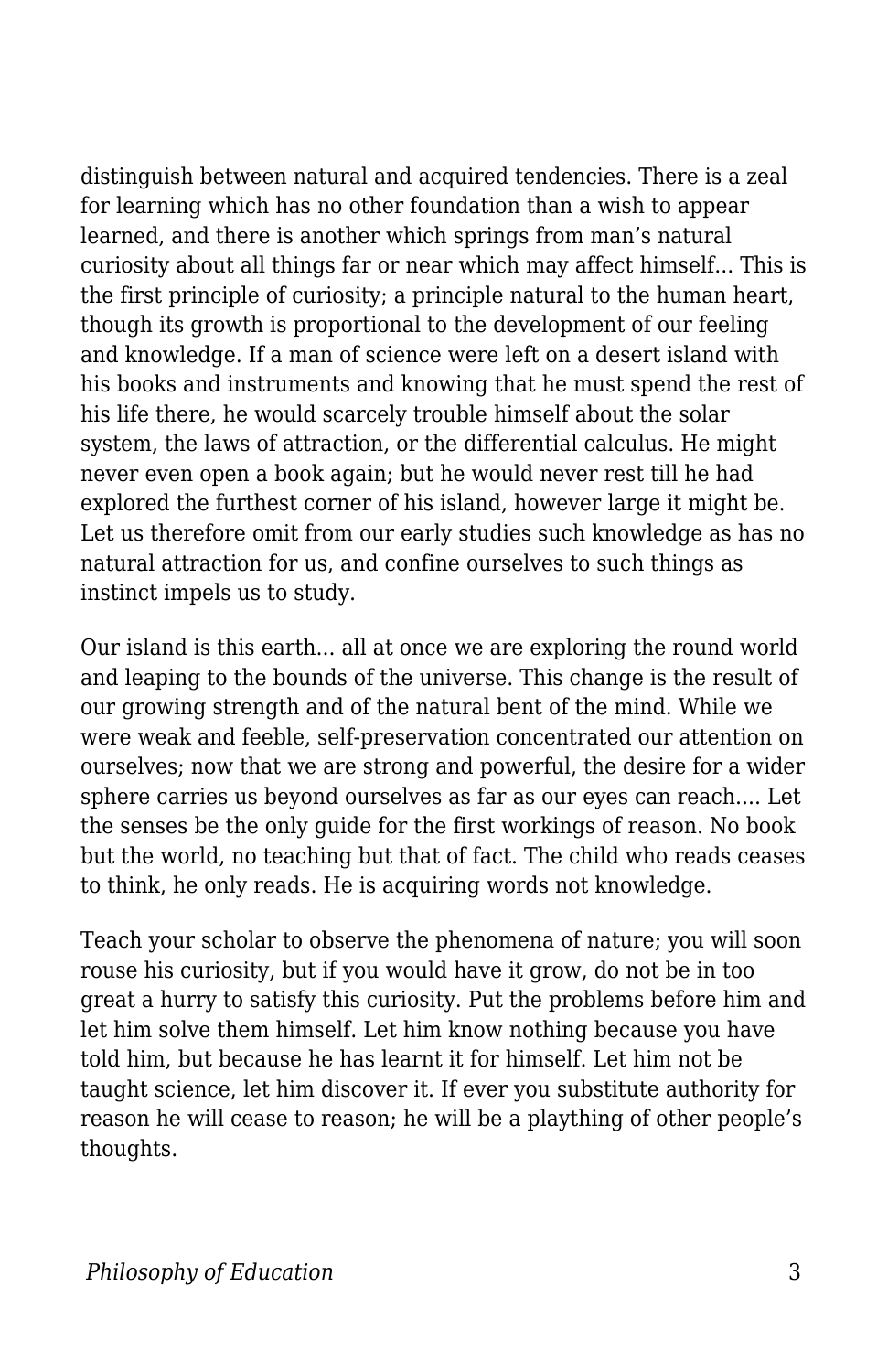You wish to teach this child geography and you provide him with globes, spheres, and maps. What elaborate preparations! What is the use of all these symbols; why not begin by showing him the real thing so that he may at least know what you are talking about?... Never tell the child what he cannot understand: no descriptions, no eloquence, no figure of speech, no poetry. The time has not come for feeling or taste. Continue to be clear and cold; the time will come only too soon when you must adopt another tone.

Brought up in the spirit of our maxims, accustomed to make his own tools and not to appeal to others until he has tried and failed, he will examine everything he sees carefully and in silence. He thinks rather than questions. Be content, therefore, to show him things at a fit season; then, when you see that his curiosity is thoroughly aroused, put some brief question which will set him trying to discover the answer...

As a general rule-- never substitute the symbol for the thing signified, unless it is impossible to show the thing itself; for the child's attention is so taken up with the symbol that he will forget what it signifies....

We are unable to put ourselves in the child's place, we fail to enter into his thoughts, we invest him with our own ideas, and while we are following our own chain of reasoning, we merely fill his head with errors and absurdities....

His geography will begin with the town he lives in and his father's country house, then the places between them, the rivers near them, and then the sun's aspect and how to find one's way by its aid. This is the meeting place. Let him make his own map, a very simple map, at first containing only two places; others may be added from time to time, as he is able to estimate their distance and position. You see at once what a good start we have given him by making his eye his compass.

No doubt he will require some guidance in spite of this, but very little,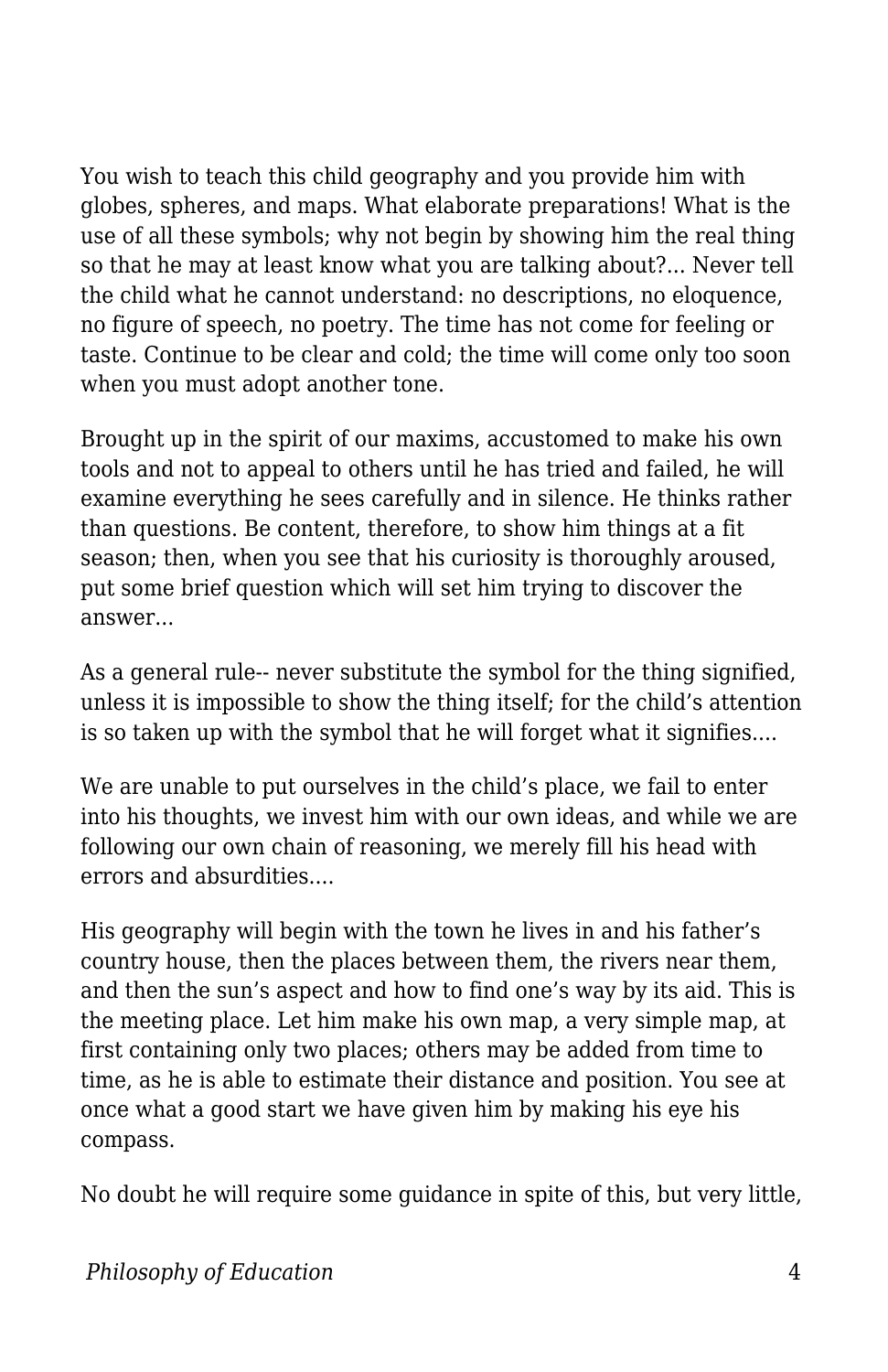and that little without his knowing it. If he goes wrong let him alone, do not correct his mistakes; hold your tongue till he finds them out for himself and corrects them, or at most arrange something, as opportunity offers, which may show him his mistakes. If he never makes mistakes he will never learn anything thoroughly? Moreover, what he needs is not an exact knowledge of local topography, but how to find out for himself. No matter whether he carries maps in his head provided he understands what they mean, and has a clear idea of the art of making them. See what a difference there is already between the knowledge of your scholars and the ignorance of mine. They learn maps, he makes them. Here are fresh ornaments for his room

Remember that this is the essential point in my method--Do you teach the child many things, but never to let him form inaccurate or confused ideas. I care not if he knows nothing provided he is not mistaken, and I only acquaint him with truths to guard him against the errors he might put in their place. Reason and judgment come slowly, prejudices flock to us in crowds, and from these he must be protected. But if you make science itself your object, you embark on the unfathomable and shoreless ocean, an ocean strewn with reefs from which you will never return....

Time was long during early childhood; we only tried to pass our time for fear of using it ill; now it is the other way; we have not time enough for all that would be of use. The passions, remember, are drawing near, and when they knock at the door your scholar will have no ear for anything else. The peaceful age of intelligence is so short, it flies so swiftly, there is so much to be done, that it is madness to try to make your child learned. It is not your business to teach him the various sciences, but to give him a taste for them and methods of learning them when this taste is more mature. That is assuredly a fundamental principle of all good education.

This is also the time to train him gradually to prolonged attention to a given object; but this attention should never be the result of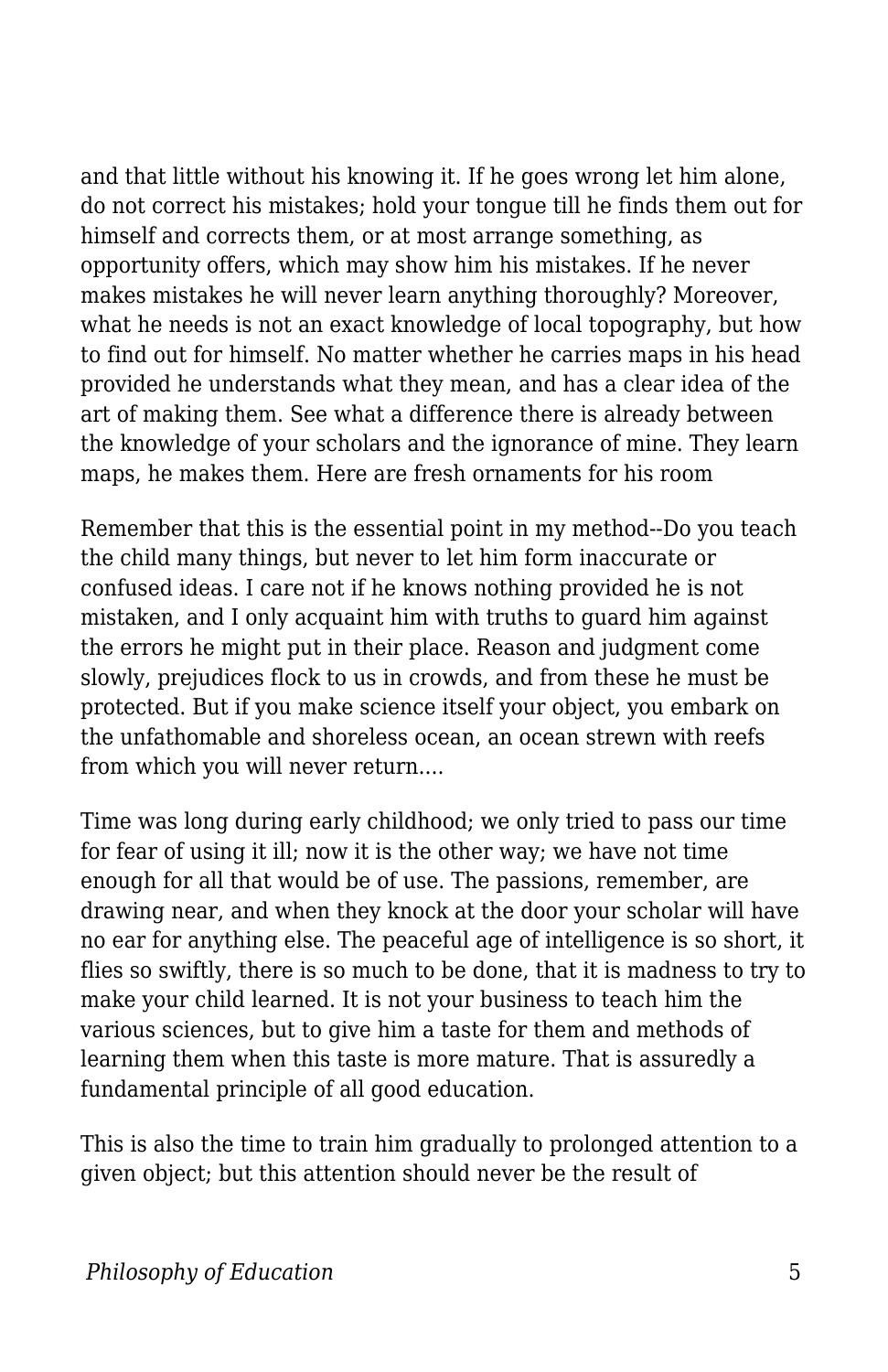constraint, but of interest or desire; you must be very careful that it is not too much for his strength, and that it is not carried to the point of tedium. Watch him, therefore, and whatever happens, stop before he is tired, for it matters little what he learns; it does matter that he should do nothing against his will.

If he asks questions let your answers be enough to whet his curiosity but not enough to satisfy it; above all, when you find him talking at random and overwhelming you with silly questions instead of asking for information, at once refuse to answer; for it is clear that he no longer cares about the matter in hand, but wants to make you a slave to his questions. Consider his motives rather than his words. This warning, which was scarcely needed before, becomes of supreme importance when the child begins to reason....

I dislike that array of instruments and apparatus. The scientific atmosphere destroys science. Either the child is frightened by these instruments or his attention, which should be fixed on their effects, is distracted by their appearance.

We shall make all our apparatus ourselves, and I would not make it beforehand, but having caught a glimpse of the experiment by chance we mean to invent step by step an instrument for its verification. I would rather our apparatus was somewhat clumsy and imperfect, but our ideas clear as to what the apparatus ought to be, and the results to be obtained by means of it... Too much apparatus, designed to guide us in our experiments and to supplement the exactness of our senses, makes us neglect to use those senses... The more ingenious our apparatus, the coarser and more unskillful are our senses. We surround ourselves with tools and fail to use those with which nature has provided every one of us.

But when we devote to the making of these instruments the skill which they did replace,...we add art to nature, we gain ingenuity without loss of skill. If instead of making a child stick to his books I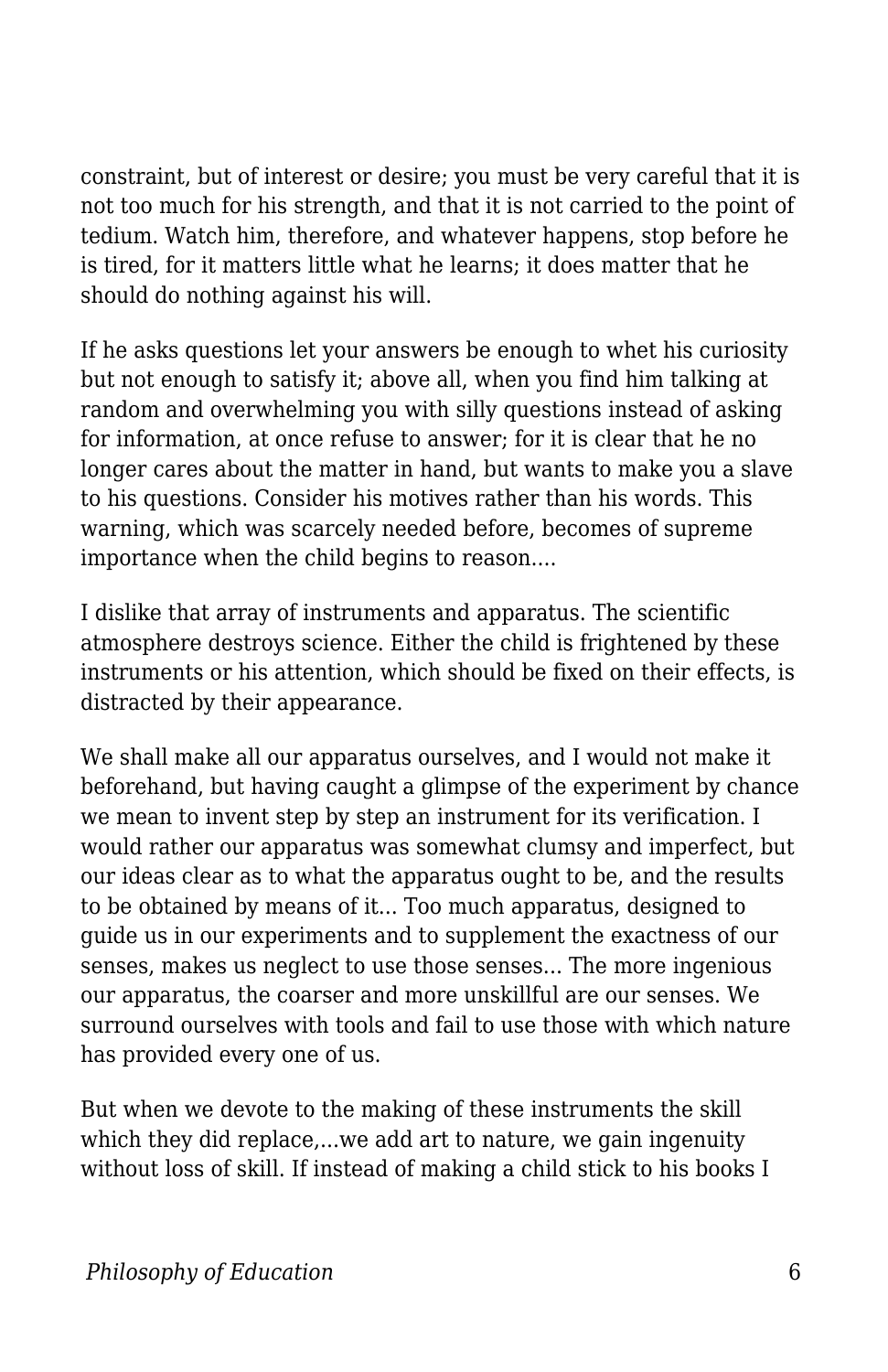employ him in a workshop, his hands work for the development of his mind. While he fancies himself a workman he is becoming a philosopher.... I cannot repeat too often that it is only objects which can be perceived by the senses which can have any interest for children, especially children whose vanity has not been stimulated nor their minds corrupted by social conventions...

Let the child do nothing because he is told; nothing is good for him but what he recognizes as good. When you are always urging him beyond his present understanding, you think you are exercising a foresight which you really lack. To provide him with useless tools which he may never require, you deprive him of man's most useful tool-- common sense... Why urge him to the studies of an age he may never reach, to the neglect of those studies which meet his present needs? "But," you ask, "will it not be too late to learn what he ought to know when the time comes to use it?" I cannot tell; but this I do know, it is impossible to teach it sooner, for our real teachers are experience and emotion, and man will never learn what befits a man except under its own conditions...

We all make it a rule never to own to the faults we really have. Now I would make it a rule to admit even the faults I have not, if I could not make my reasons clear to him; as my conduct will always be intelligible to him, he will never doubt me and I shall gain more credit by confessing my imaginary faults than those who conceal their real defects.

In the first place do not forget that it is rarely your business to suggest what he ought to learn; it is for him to want to learn, to seek and to find it. You should put it within his reach, you should skillfully awaken the desire and supply him with means for its satisfaction. So your questions should be few and well-chosen, and as he will always have more questions to put to you than you to him, you will always have the advantage and will be able to ask all the oftener, "What is the use of that question?"...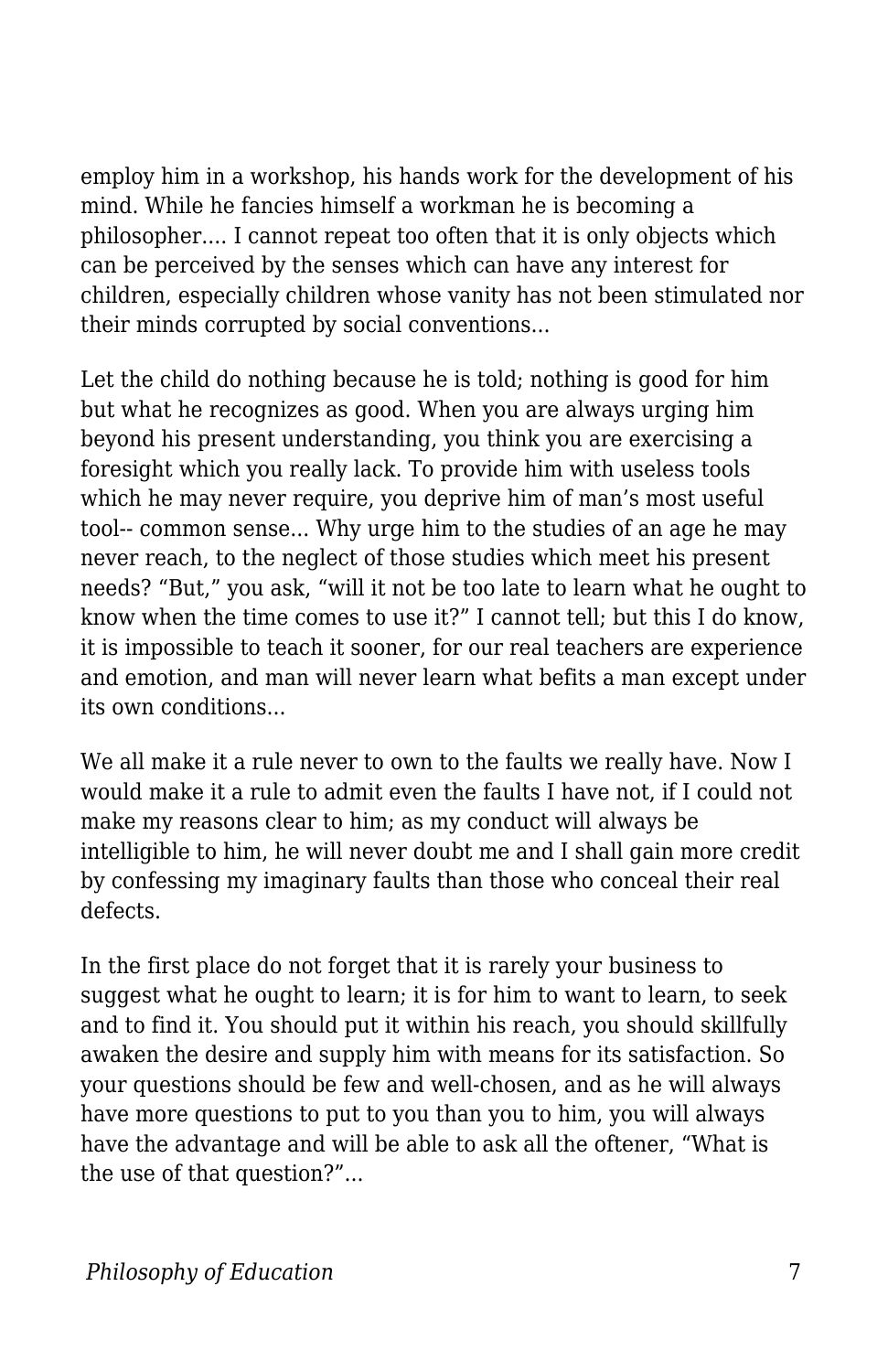I do not like verbal explanations. Young people pay little heed to them, nor do they remember them. Things! Things! I cannot repeat it too often. We lay too much stress upon words; we teachers babble, and our scholars follow our example... He finds it pays best to pretend to listen to what he is forced to hear. This is the practical result of our fine systems of education... for once more I repeat the risk is not in what he does not know, but in what he thinks he knows...

While you are thinking what will be useful to him when he is older, talk to him of what he knows he can use now. Moreover, as soon as he begins to reason let there be no comparison with other children, no rivalry, no competition, not even in running races. I would far rather he did not learn anything than have him learn it through jealousy or self-conceit. Year by year I shall just note the progress he had made, I shall compare the results with those of the following year, I shall say, "You have grown so much; that is the ditch you jumped, the weight you carried, the distance you flung a pebble, the race you ran without stopping to take breath, etc.; let us see what you can do now."

In this way he is stimulated to further effort without jealousy. He wants to excel himself as he ought to do; I see no reason why he should not emulate his own performances.

I hate books; they only teach us to talk about things we know nothing about... Since we must have books, there is one book which, to my thinking, supplies the best treatise on an education according to nature. This is the first book Emile will read; for a long time it will form his whole library...What is this wonderful book? Is it Aristotle? Pliny? Buffon? No; it is Robinson Crusoe... Let him think he is Robinson himself; let him see himself clad in skins, wearing a tall cap, a great cutlass, all the grotesque get-up of Robinson Crusoe, even to the umbrella which he will scarcely need. He should anxiously consider what steps to take; will this or that be wanting.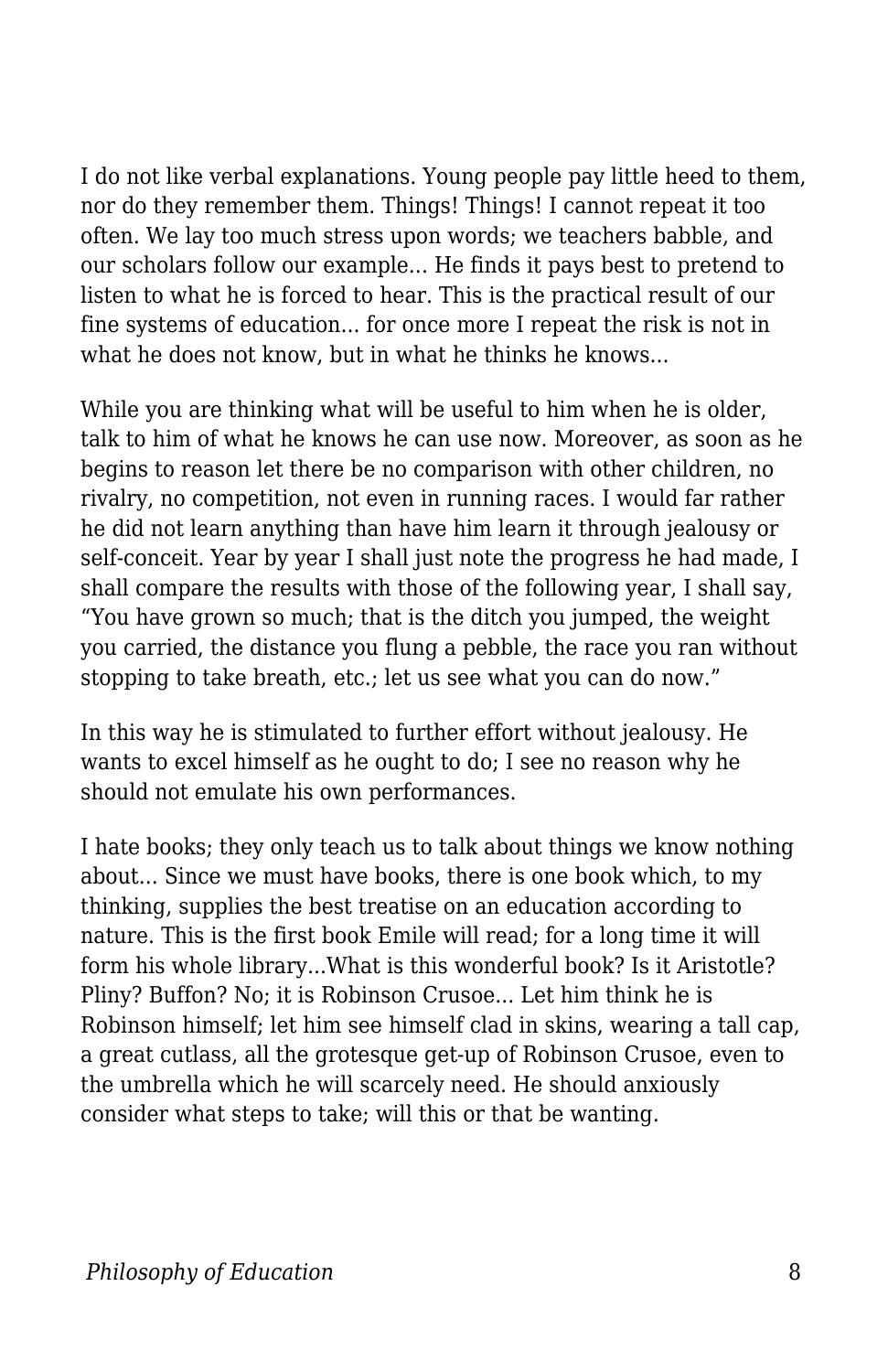Your main object should be to keep out of your scholar's way all idea of such social relations as he cannot understand... Be yourself the apprentice that he may become a master; you may expect him to learn more in one hour's work than he would retain after a whole day's explanation.

The value set by the general public on the various arts inverse ratio to their real utility. They are even valued directly according to their uselessness. This might be expected. The most useful arts are the worst paid, for the number of workmen is regulated by the demand, and the work which everybody requires must necessarily be paid at a rate which puts it within the reach of the poor. On the other hand, those great people who are called artists, not artisans, who labor only for the rich and idle, put a fancy price on their trifles; and as the real value of this vain labor is purely imaginary, the price itself adds to their market value, and they are valued according to their costliness. The rich think so much of these things, not because they are useful, but because they are beyond the reach of the poor...

To make a young man judge rightly, you must form his judgment rather than teach him your own... The happy child enjoys time without being a slave to it;... He will want to know all about everything he sees or does, to learn the why and the wherefore of it; from tool to tool he will go back to the first beginning, taking nothing for granted; he will decline to learn anything that requires previous knowledge which he has not acquired. If he sees a spring made he will want to know how they got the steel from the mine; if he sees the pieces of a chest put together, he will want to know how the tree was cut down; when at work he will say of each tool, "If I had not got this, how could I make one like it, or how could I get along without it?"...

The child must come first, and you must devote yourself entirely to him. Watch him, study him constantly, without his knowing it;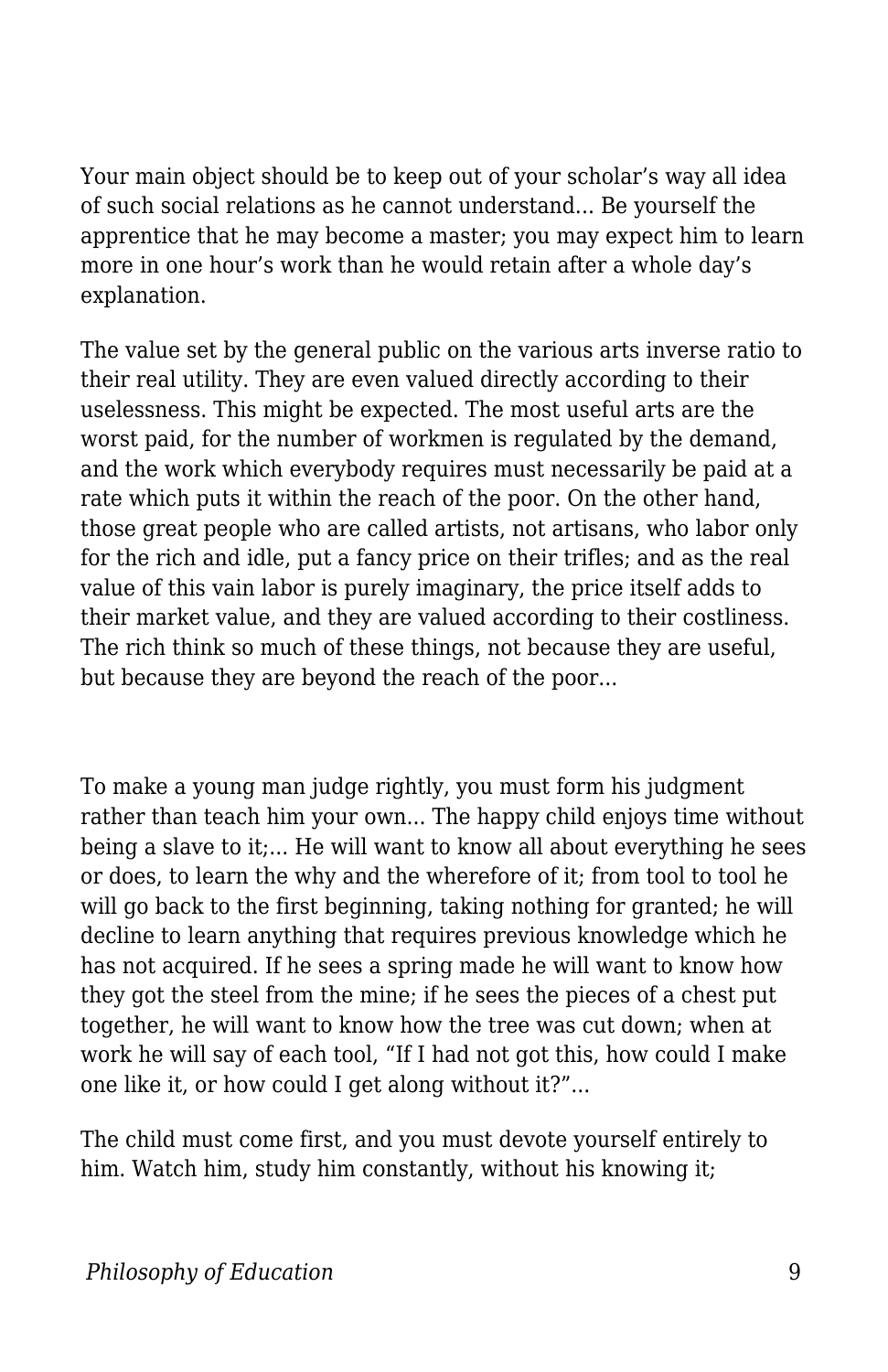consider his feelings beforehand, and provide against those which are undesirable, keep him occupied in such a way that he not only feels the usefulness of the thing, but takes a pleasure in understanding the purpose which his work will serve...

Let us form these ten men into a society, and let each devote himself to the trade for which he is best adapted, and let him work at it for himself and for the rest. Each will reap the advantage of the others' talents, just as if they were his own; by practice each will perfect his own talent, and thus all the ten, well provided for, will still have something to spare for others. This is the plain foundation of all institutions. It is not my aim to examine its results here; I have done so in another book (Discours sur l'inégalité).

According to this principle, any one who wanted to consider himself as an isolated individual, self-sufficing and independent of others, could only be utterly wretched. He could not even continue to exist, for finding the whole earth appropriated by others while he had only himself, how could he get the means of subsistence? When we leave the state of nature we compel others to do the same; no one can remain in a state of nature in spite of his fellow-creatures, and to try to remain in it when it is no longer practicable, would really be to leave it, for self-preservation is nature's first law...

Do you not see that in striving to fit him merely for one station, you are unfitting him for anything else, so that some caprice of Fortune may make your work really harmful to him? What could be more absurd than a nobleman in rags, who carries with him into his poverty the prejudices of his birth? What is more despicable than a rich man fallen into poverty, who recalls the scorn with which he himself regarded the poor, and feels that he has sunk to the lowest depth of degradation?... This haughty fool who cannot use his own hands, who prides himself on what is not really his, what will he do when he is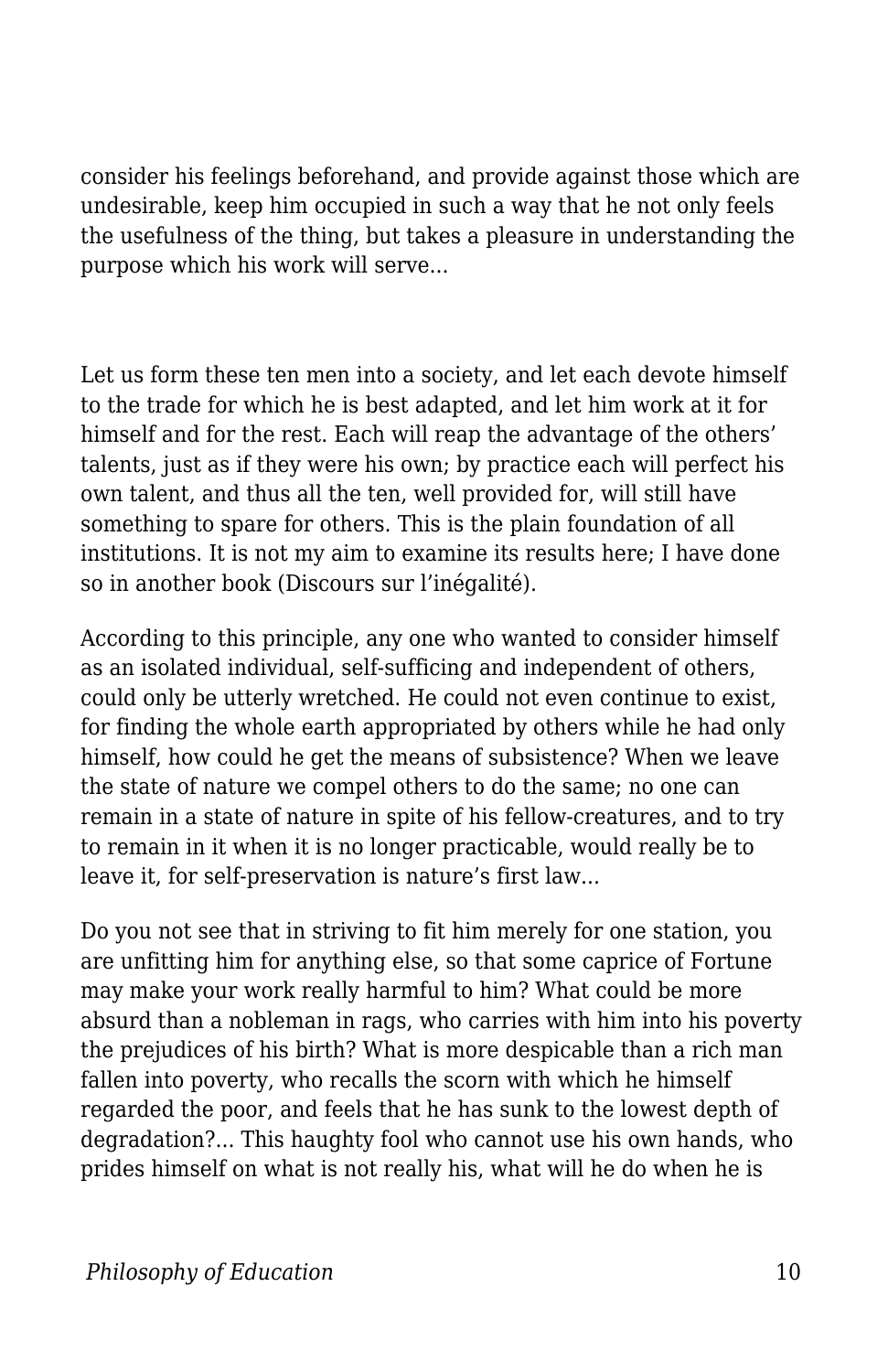stripped of all? In that day, happy will he be who can give up the rank which is no longer his, and be still a man in Fate's despite....

The man who eats in idleness what he has not himself earned, is a thief, and in my eyes, the man who lives on an income paid him by the state for doing nothing, differs little from a highwayman who lives on those who travel his way... Man in society is bound to work; rich or poor, weak or strong, every idler is a thief. Now of all the pursuits by which a man may earn his living, the nearest to a state of nature is manual labor; of all stations that of the artisan is least dependent on Fortune... "Learn a trade."

"A trade for my son! My son a working man! What are you thinking of, sir?" Madam, my thoughts are wiser than yours; you want to make him fit for nothing but a lord, a marquis, or a prince; and some day he may be less than nothing. I want to give him a rank which he cannot lose, a rank which will always do him honor; I want to raise him to the status of a man, and, whatever you may say, he will have fewer equals in that rank than in your own.

The letter killeth, the spirit giveth life. Learning a trade matters less than overcoming the prejudices he despises. You will never be reduced to earning your livelihood; so much the worse for you. No matter; work for honor, not for need; stoop to the position of a working man, to rise above your own. To conquer Fortune and everything else, begin by independence. To rule through public opinion, begin by ruling over it.... Emile shall learn a trade. "An honest trade,"... I would rather have him a shoemaker than a poet, I would rather he paved streets than painted flowers on china...

Perhaps we are laying too much stress on the choice of a trade; as it is a manual occupation, Emile's choice is no great matter... What would you have him do? He is ready for anything. He can handle the spade and hoe, he can use the lathe, hammer, plane, or file; he is already familiar with these tools which are common to many trades. He only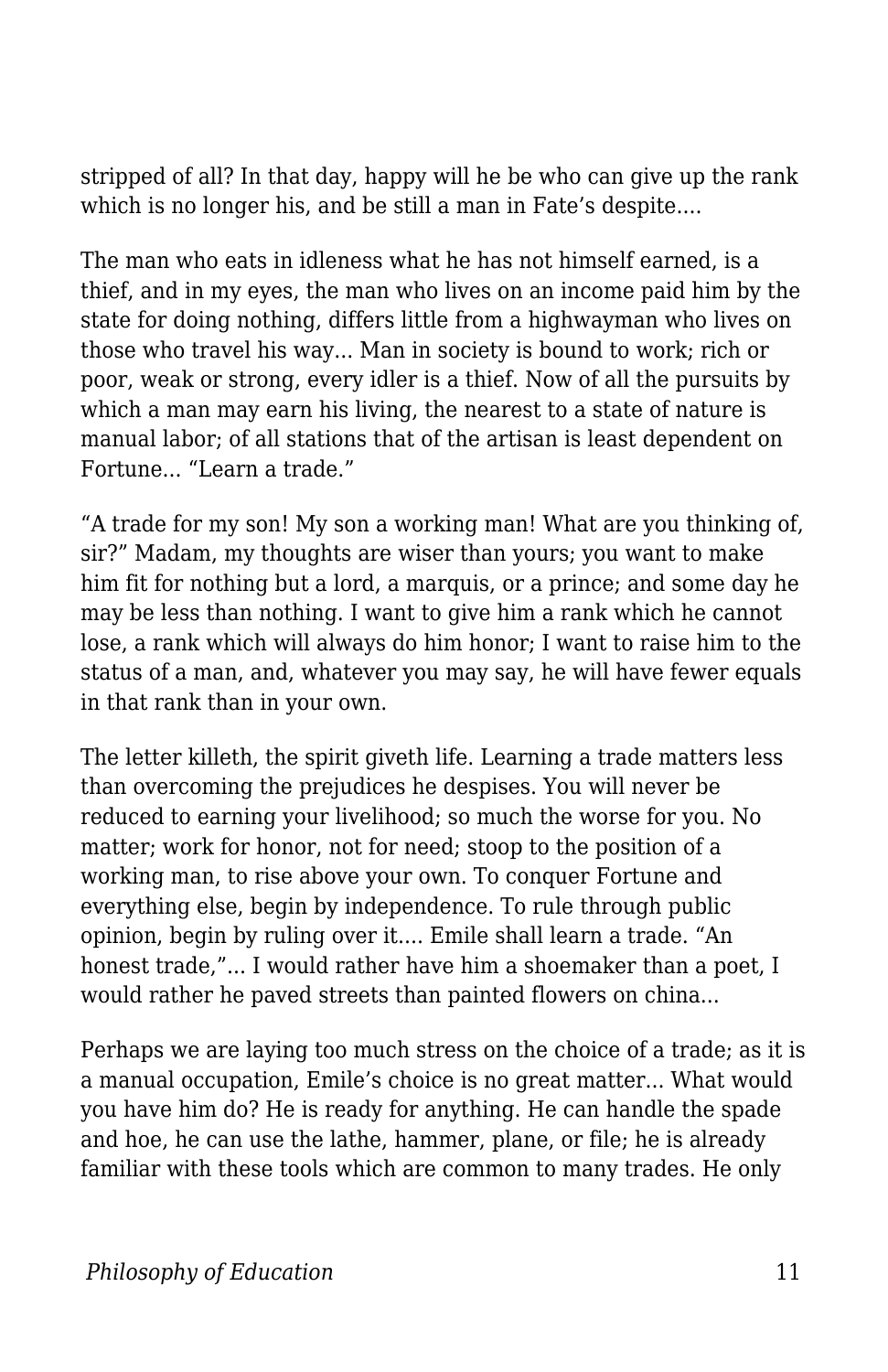needs to acquire sufficient skill in the use of any one of them to rival the speed, familiarity, and the diligence of good workmen... To honor trades we are not obliged to practice every one of them, so long as we do not think them beneath us...

All things considered, the trade I should choose for my pupil, among the trades he likes, is that of a carpenter... I am convinced he will never learn anything thoroughly unless we learn it together... Once or twice a week I think we should spend the whole day at our master's; we should get up when he does, we should be at our work before him, we should take our meals with him, work under his orders, and after having had the honor of supping at his table we may if we please return to sleep upon our own hard beds. This is the way to learn several trades at once, to learn to do manual work without neglecting our apprenticeship to life...

Let us keep Emile's hand from money lest he should become an ass, let him take the work but not the wages. Never let his work be judged by any standard but that of the work of a master. Let it be judged as work, not because it is his. If anything is well done, I say, "That is a good piece of work," but do not ask who did it. If he is pleased and proud and says, "I did it." answer indifferently, "No matter who did it, it is well done."...

He must work like a peasant and think like a philosopher, if he is not to be as idle as a savage. The great secret of education is to use exercise of mind and body as relaxation one to the other... Nature never deceives us; we deceive ourselves... There is all the difference in the world between a natural man living in a state of nature, and a natural man living in society. Emile is no savage to be banished to the desert, he is a savage who has to live in the town. He must know how to get his living in a town, how to use its inhabitants, and how to live among them, if not of them....

You have not got to teach him truths so much as to show him how to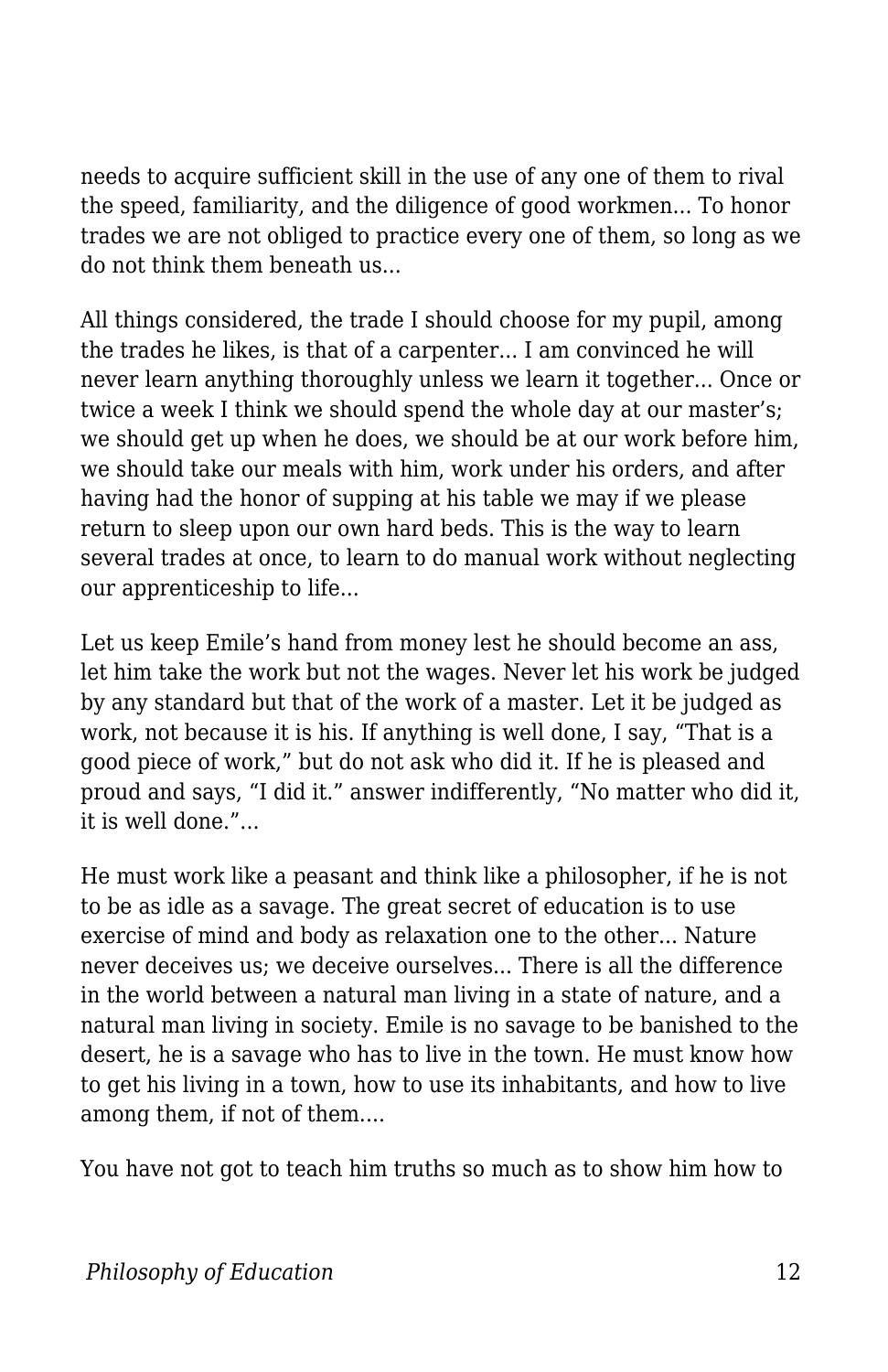set about discovering them for himself. To teach him better you must not be in such a hurry to correct his mistakes... We should be more ashamed to deceive ourselves with bad reasoning, than to find no explanation at all. There is no phrase so appropriate to us, or so often on our lips, as, "I do not know;" neither of us are ashamed to use it....

Compelled to learn for himself, he uses his own reason not that of others, for there must be no submission to authority if you would have no submission to convention. Most of our errors are due to others more than ourselves.... Emile knows little, but what he knows is really his own; he has no half-knowledge... Caprice and prejudice have no part in it. He values most the things which are of use to himself, and as he never departs from this standard of values, he owes nothing to prejudice.

Emile is industrious, temperate, patient, steadfast, and full of courage. His imagination is still asleep, so he has no exaggerated ideas of danger; the few ills he feels he knows how to endure in patience, because he has not learnt to rebel against fate... He thinks not of others but of himself, and prefers that others should do the same... He has no errors, or at least only such as are inevitable; he has no vices; or only those from which no man can escape. His body is healthy; his limbs are supple, his mind is accurate and unprejudiced, his heart is free and untroubled by passion. Pride, the earliest and the most natural of passions, has scarcely shown itself. Without disturbing the peace of others, he has passed his life contented, happy, and free, so far as nature allows. Do you think that the earlier years of a child, who has reached his fifteenth year in this condition, has been wasted?